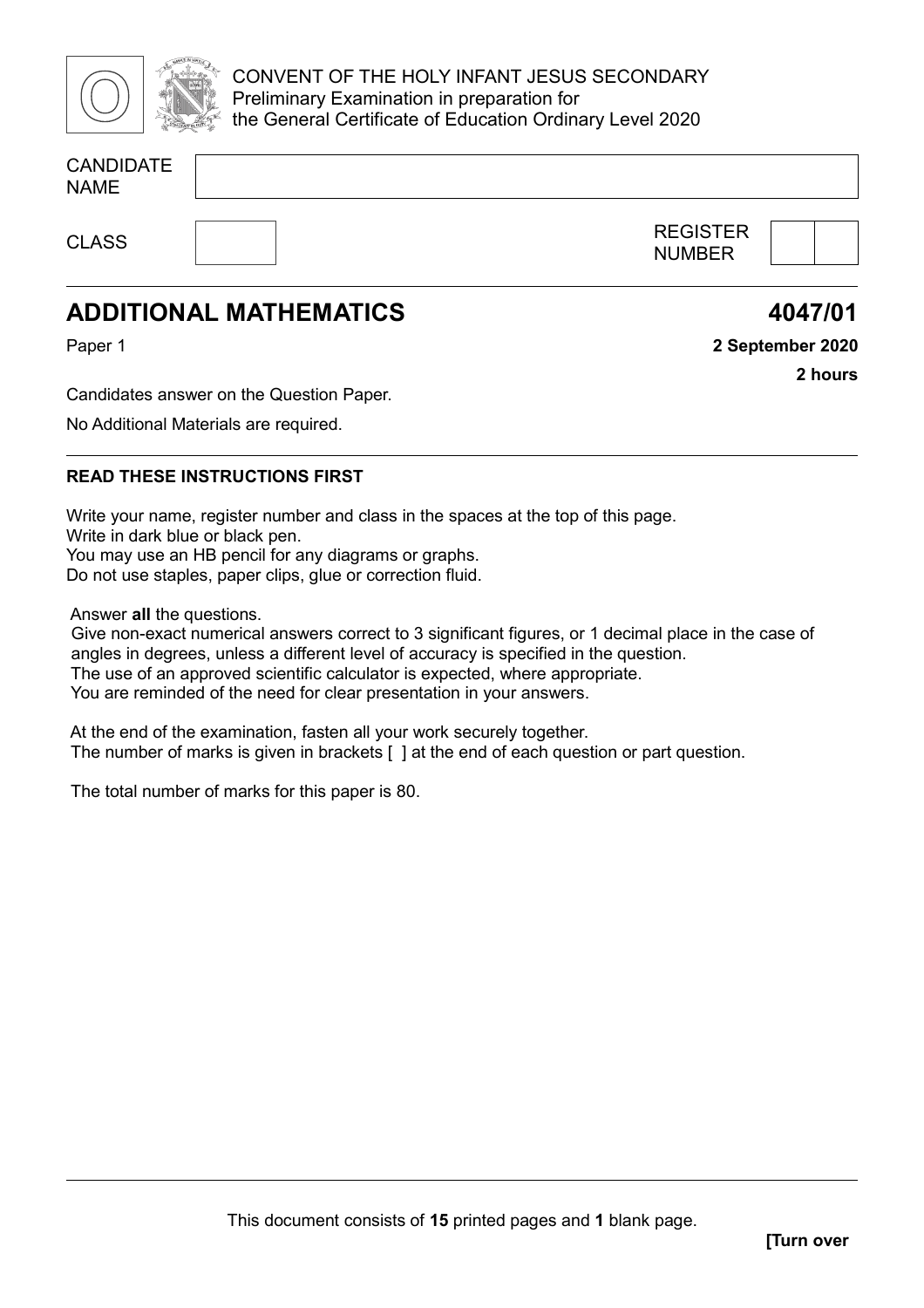#### *Mathematical Formulae*

#### **1. ALGEBRA**

*Quadratic Equation*

For the equation  $ax^2 + bx + c = 0$ ,

$$
x = \frac{-b \pm \sqrt{b^2 - 4ac}}{2a}
$$

*Binomial expansion*

$$
(a+b)^n = a^n + \binom{n}{1}a^{n-1}b + \binom{n}{2}a^{n-2}b^2 + \dots + \binom{n}{r}a^{n-r}b^r + \dots + b^n,
$$

where *n* is a positive integer and 
$$
\binom{n}{r} = \frac{n!}{r!(n-r)!} = \frac{n(n-1)...(n-r+1)}{r!}
$$

#### **2. TRIGONOMETRY**

*Identities*

$$
\sin^2 A + \cos^2 A = 1
$$
  
\n
$$
\sec^2 A = 1 + \tan^2 A
$$
  
\n
$$
\csc^2 A = 1 + \cot^2 A
$$
  
\n
$$
\sin(A \pm B) = \sin A \cos B \pm \cos A \sin B
$$
  
\n
$$
\cos(A \pm B) = \cos A \cos B \mp \sin A \sin B
$$
  
\n
$$
\tan(A \pm B) = \frac{\tan A \pm \tan B}{1 \mp \tan A \tan B}
$$
  
\n
$$
\sin 2A = 2 \sin A \cos A
$$
  
\n
$$
\cos 2A = \cos^2 A - \sin^2 A = 2 \cos^2 A - 1 = 1 - 2 \sin^2 A
$$
  
\n
$$
\tan 2A = \frac{2 \tan A}{1 - \tan^2 A}
$$

*Formulae for ABC*

$$
\frac{a}{\sin A} = \frac{b}{\sin B} = \frac{c}{\sin C}
$$

$$
a^2 = b^2 + c^2 - 2bc \cos A
$$

$$
\Delta = \frac{1}{2}ab\sin C
$$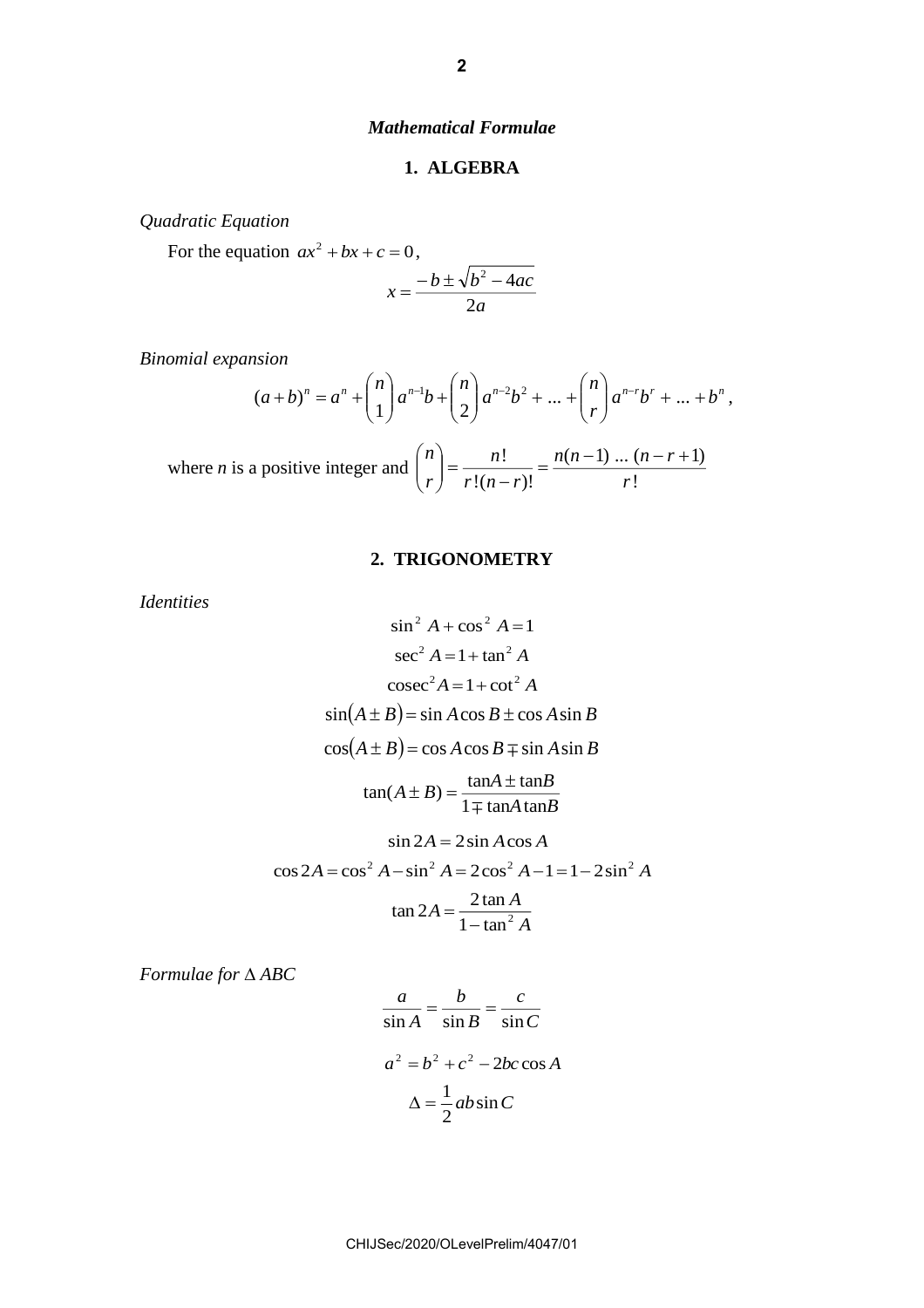**1** The function  $f(x)$  is defined by  $f(x) = \frac{5x+2}{2}$  $2x - 3$  $f(x) = \frac{5x}{2}$ *x*  $=\frac{5x+}{2}$  $\overline{a}$ for all values of *x*,  $x \neq \frac{3}{2}$  $x \neq \frac{3}{2}$ .

Determine, with working, whether  $f(x)$  is an increasing function or a decreasing function. [3]

**2** The value of a newly mined diamond increases by half its value every 10 years. It is given that *V*<sup>o</sup> is the value of the diamond at a particular time and *V* is its value *t* years later. Find the value of the constant *m* in the relationship  $V = V_0 e^{mt}$ . [3]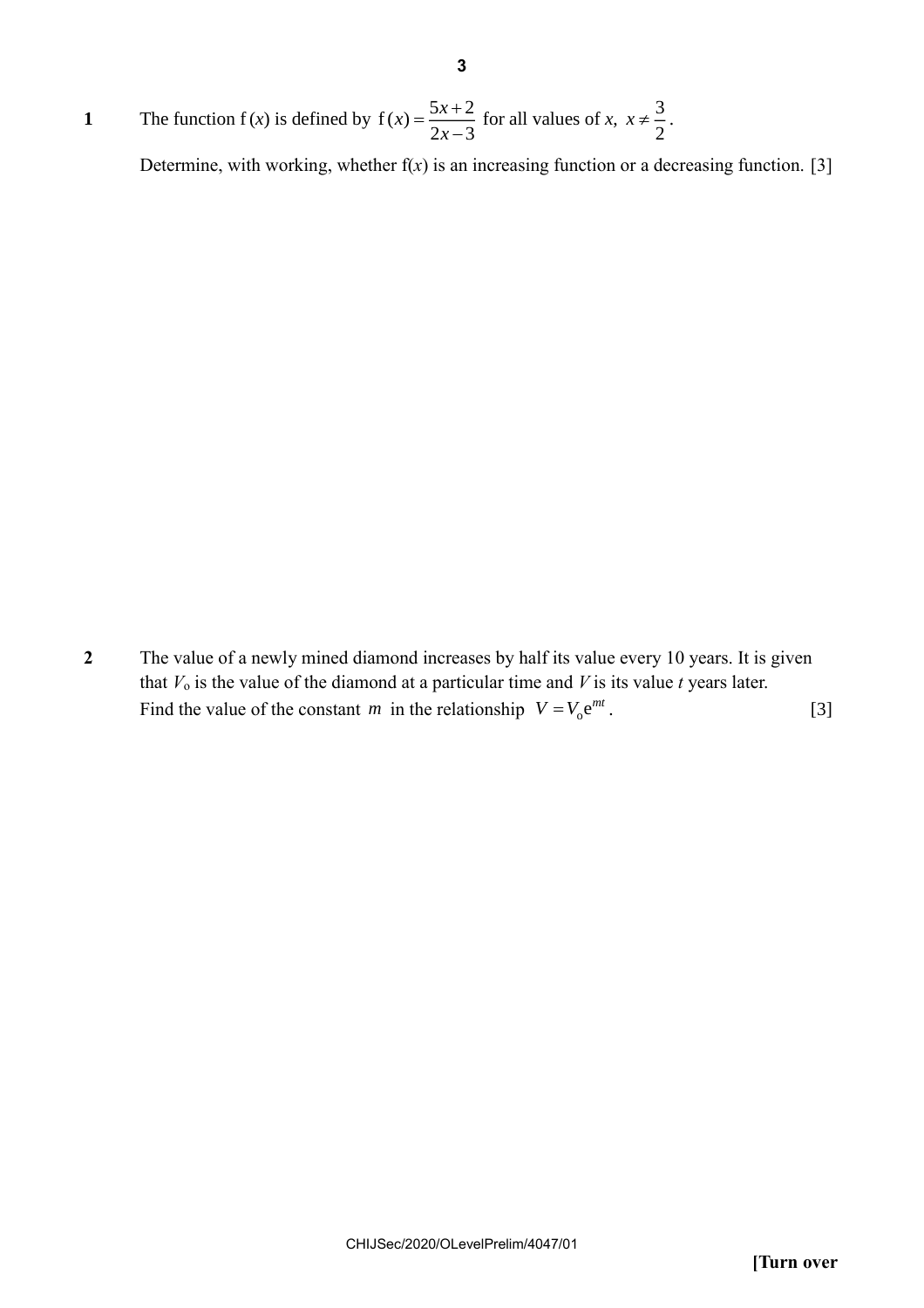- **3** It is given that  $\lg(a+2) = \log_{100}(b-1)$ .
	- (i) Express *b* in terms of *a*.  $[3]$

(ii) Given that  $b \ge 10$ , find the range of values for *a*. [3]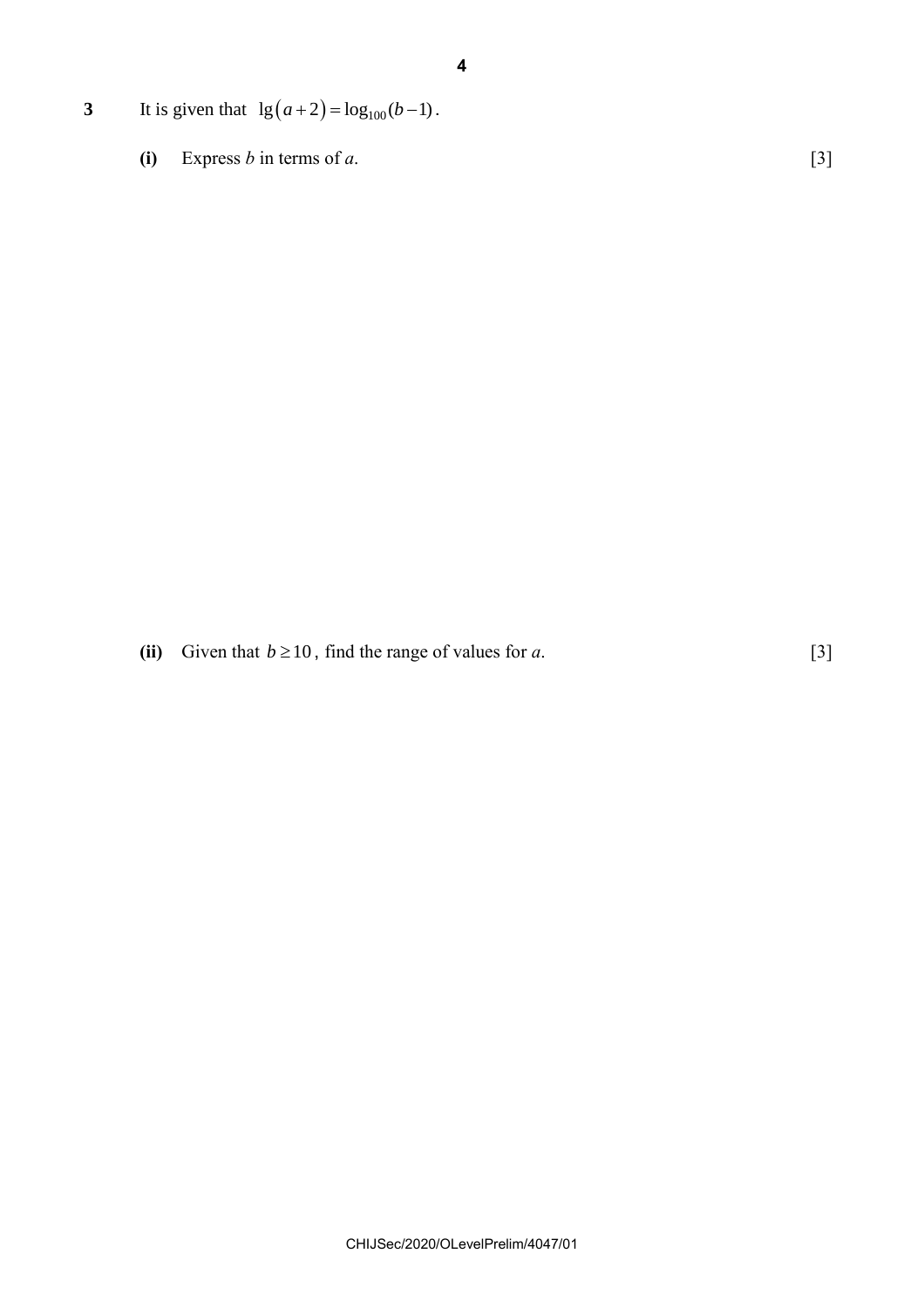**4** The equation of a curve is  $y = kx\sqrt{2x+3}$  where *k* is a constant.

(i) Obtain an expression for 
$$
\frac{dy}{dx}
$$
 in the form  $\frac{ak(x+b)}{\sqrt{2x+3}}$  where *a* and *b* are integers. [3]

**(ii)** A point moves along the curve in such a way that when *x* = 3, the rate of increase of *y* with respect to time is thrice the rate of increase of *x* with respect to the time. Find the value of  $k$ . [2]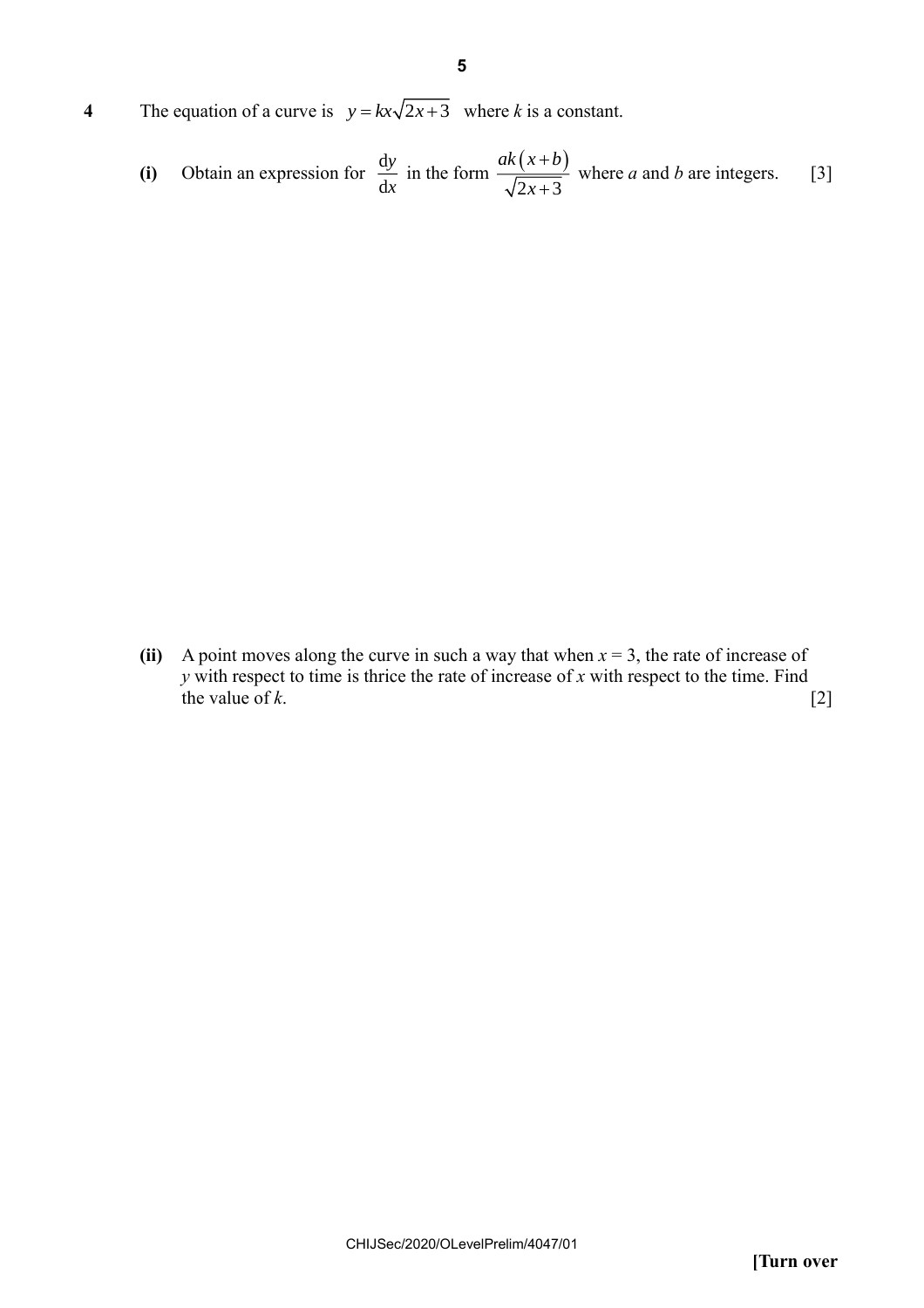

In the diagram, *PQR* is an isosceles triangle in which  $PQ = QR$  and the coordinates of *Q* and *R* are (3, −4) and (−6, 3) respectively. *P* is a point on the *y*-axis.

**(i)** Find the coordinates of *P*. [3]

**5**

**(ii)** Find the equation of the line which passes through *Q* and the midpoint of *PR*. [3]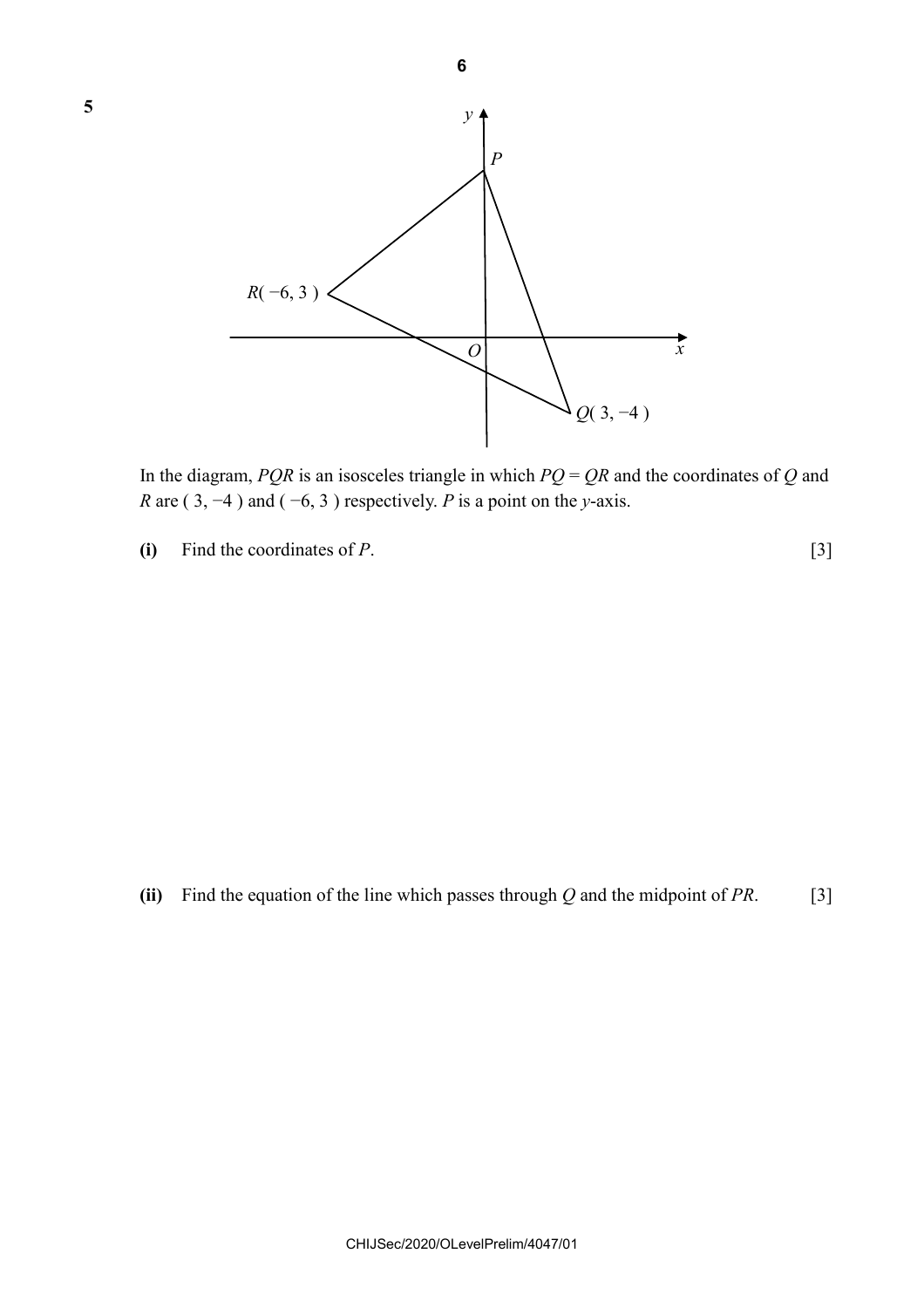6 (i) Prove that 
$$
\frac{\cos^3 \theta + \sin^3 \theta}{\cos \theta + \sin \theta} = \frac{1}{2} (2 - \sin 2\theta).
$$
 [3]

**7**

(ii) Hence solve the equation 
$$
\frac{\cos^3 \theta + \sin^3 \theta}{\cos \theta + \sin \theta} = \frac{5}{2} - 2\sin^2 2\theta \text{ for } 0^\circ \le \theta \le 180^\circ.
$$
 [4]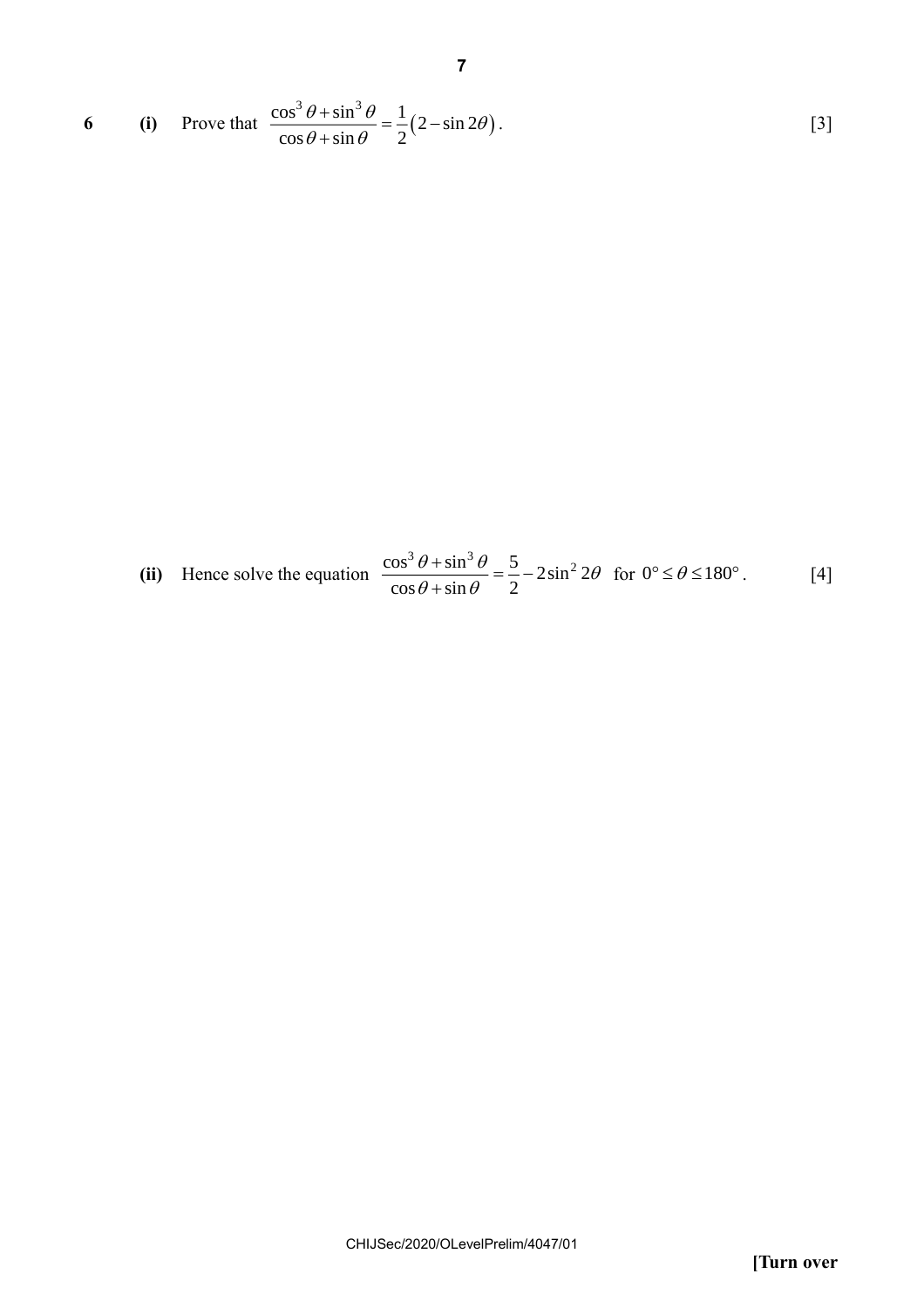**7 (i)** Sketch the graph of  $y = |2x-5|$ . [2]

(ii) Find the *x*-coordinates of the points of intersection of the graph of  $y = |2x-5|$  and the line  $y = 12 - x$ . [2]

(iii) Determine the range of values of *m* such that  $|2x-5| = -|3x| + m$  has one or more solutions. [1]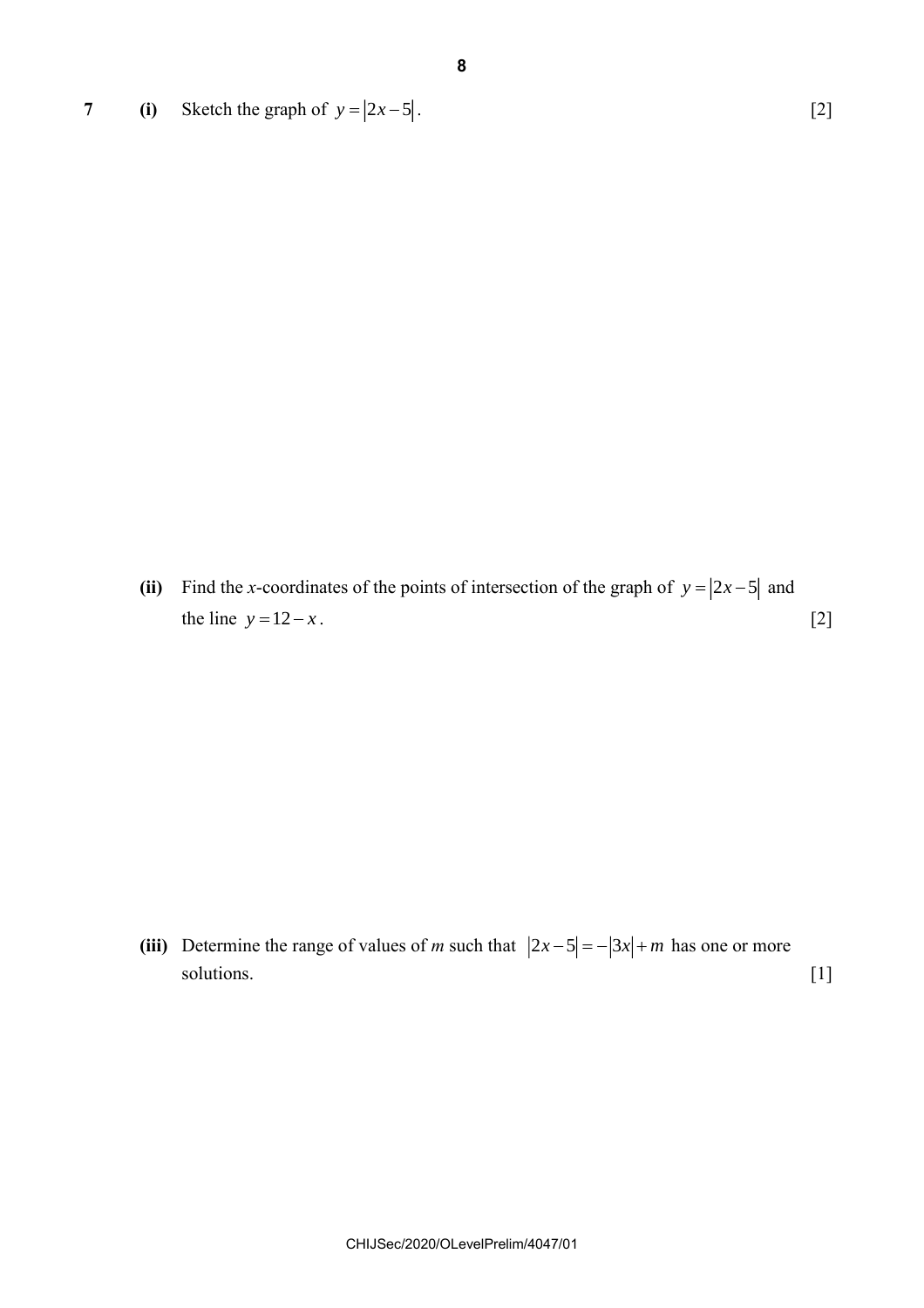**8 (i)** Find the range of values of *p* such that  $y = px^2 - 4x + p$  lies entirely above the *x*-axis.

[4]

(ii) Explain clearly why the line  $y = x + 2k$  will intersect the curve  $2y^2 - x^2 = 8$  at two distinct points for all real values of *k*. [5]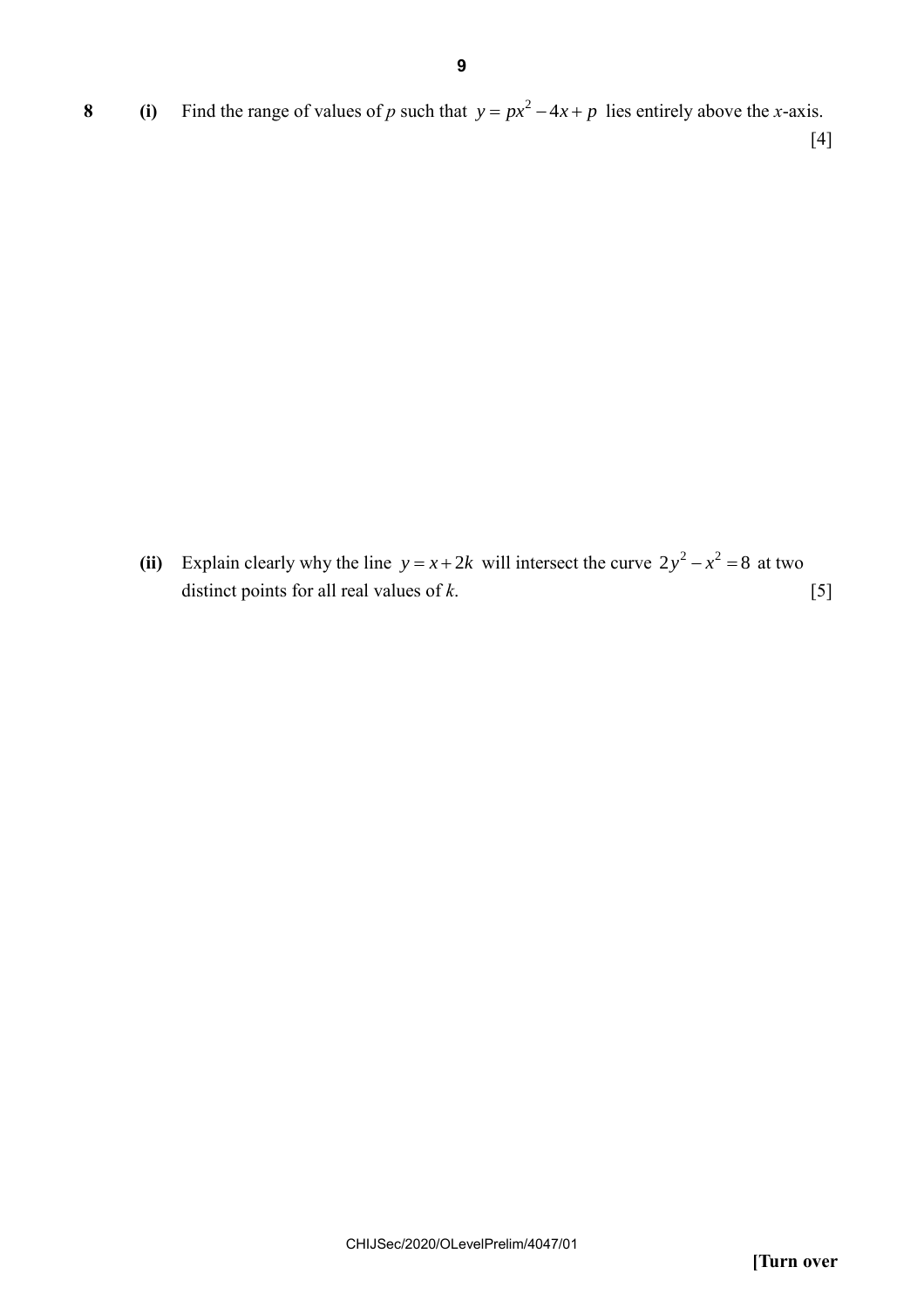9 (i) On the same diagram, sketch the curves 
$$
y = \frac{1}{9}x^{\frac{5}{2}}
$$
 and  $y = 9x^{\frac{1}{2}}$  for  $x \ge 0$ . [2]

**(ii)** Show that the tangent to the curve 1  $y = 9x^2$  at the point of intersection of the two curves passes through the point  $(-1, 12)$ . [5]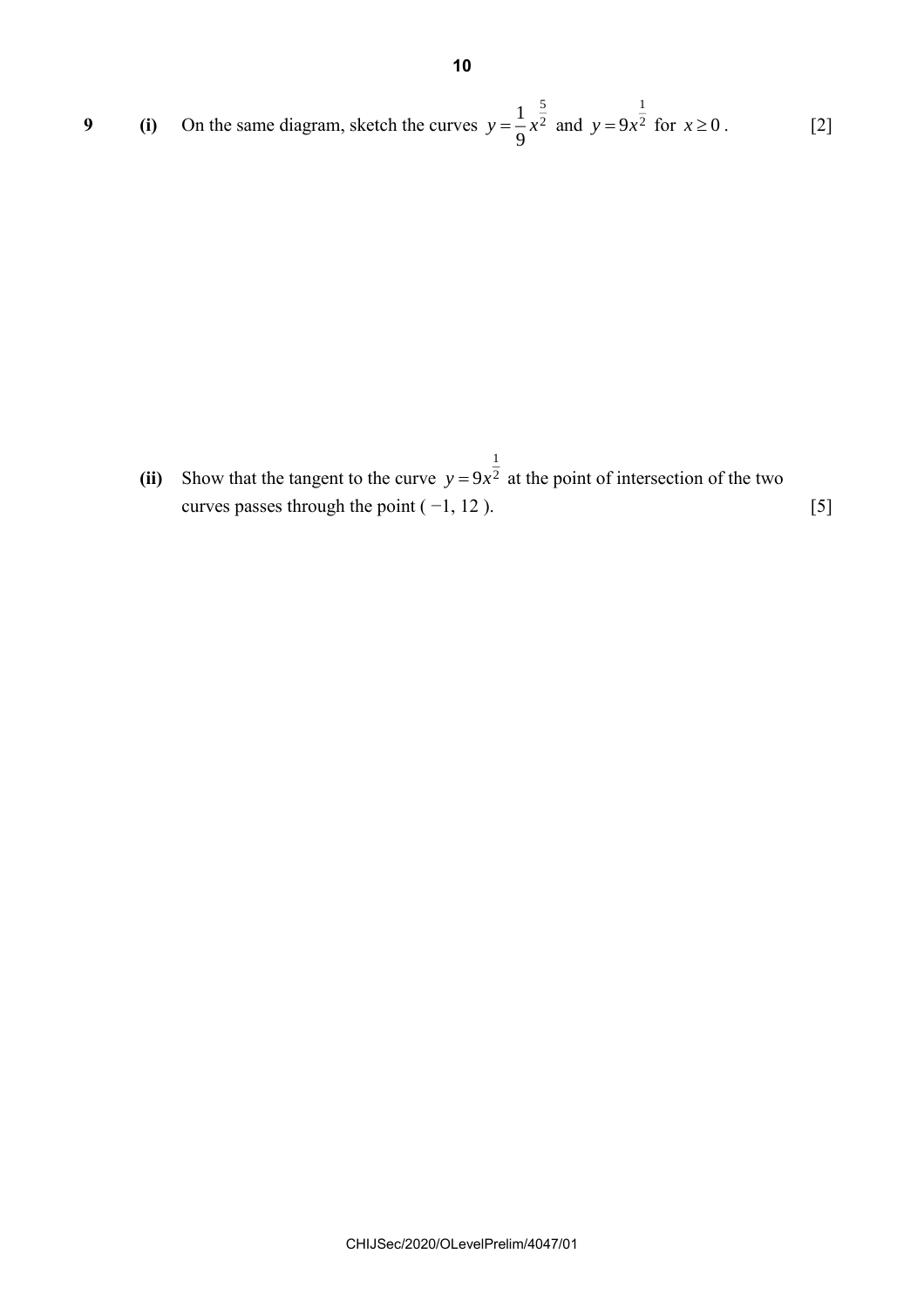

The diagram shows part of the curve  $f(x) = 4 \sin ax - b$ . The coordinates of the turning points shown are  $\left[\frac{1}{2}, -2\right]$ 6  $(\pi)$  $\left(\frac{1}{6}, -2\right)$ and  $\left(\frac{\pi}{2}, -10\right)$  $\begin{pmatrix} \pi & 1 \end{pmatrix}$  $\left(\frac{\overline{}}{2},-10\right)$ . Find the value of *a* and of *b*. [2]

**(b)** Given that  $g(x) = 2\sin 3x - 5$ , express  $g(x)$  as a cubic function in terms of sin *x*. [5]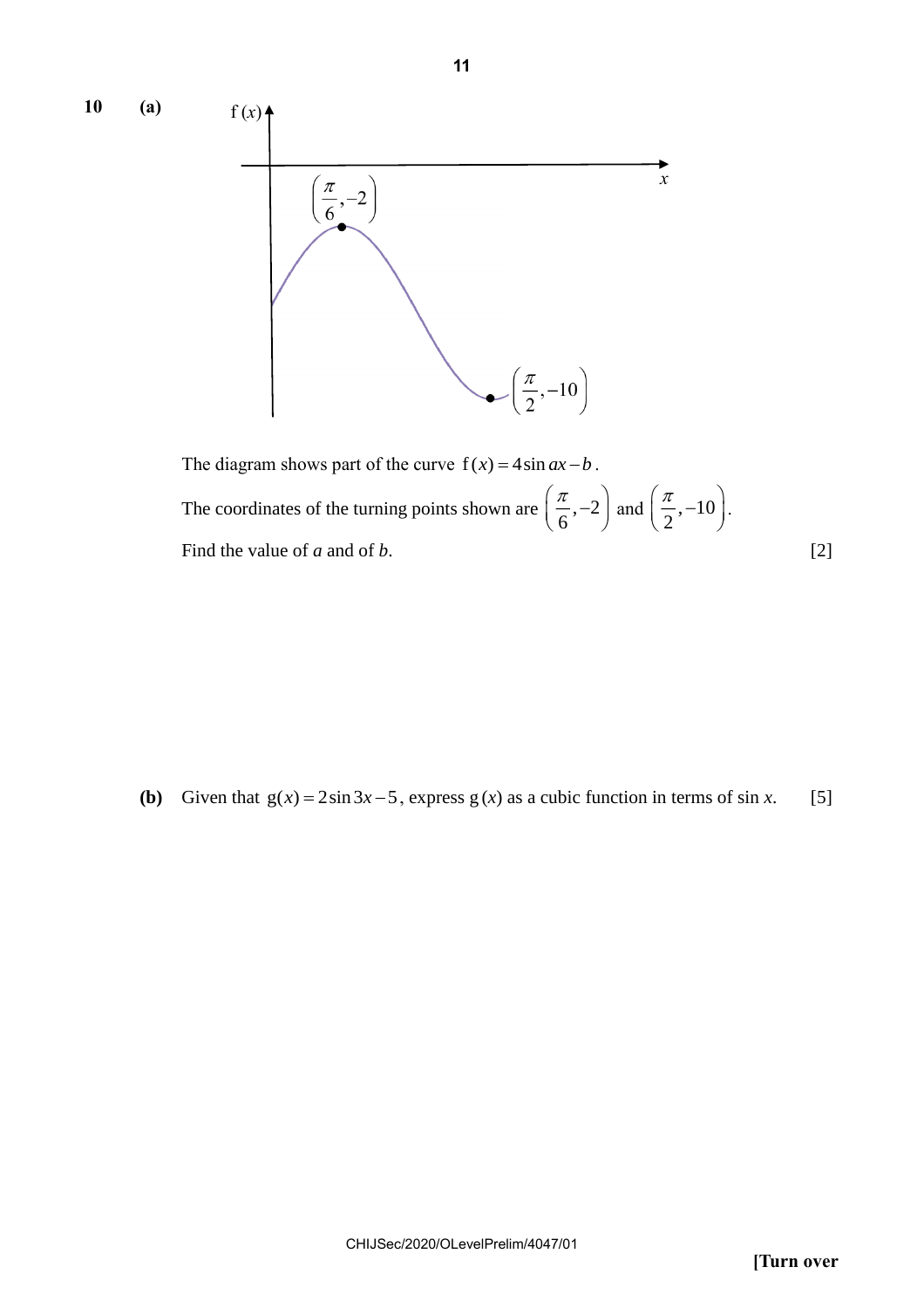

(i) Find the value of *t*, in terms of  $\pi$ . [1]

**11**

(ii) Hence find the area of the shaded region, expressing your answer in terms of  $\pi$ . [4]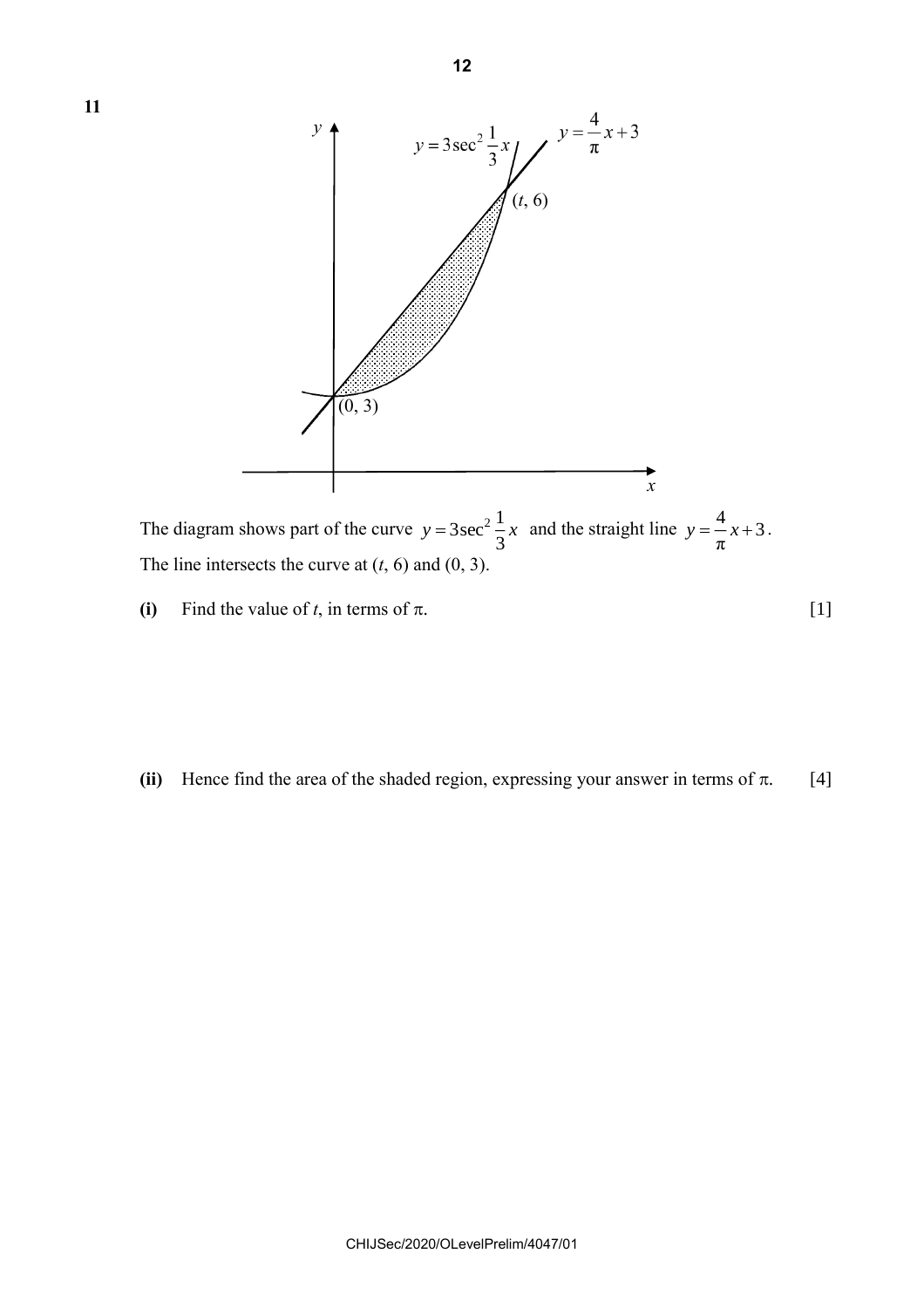- **12** A particle moves in a straight line so that, *t* seconds, after leaving a fixed point *O*, its velocity, *v* cm/s, is given by  $v = 6t^2 - (5k - 4)t + 8 - 13h$  where *h* and *k* are constants. The acceleration of the particle, 3 seconds after leaving  $O$  is 30 cm/s<sup>2</sup>.
	- **(i)** Show that  $k = 2$ . [2]

The displacement of the particle from *O* is −500 cm, 2 seconds after leaving *O*.

**(ii)** Find the time when the particle returns to *O.* [5]

```
(iii) Explain clearly why the particle changes its direction only once. [2]
```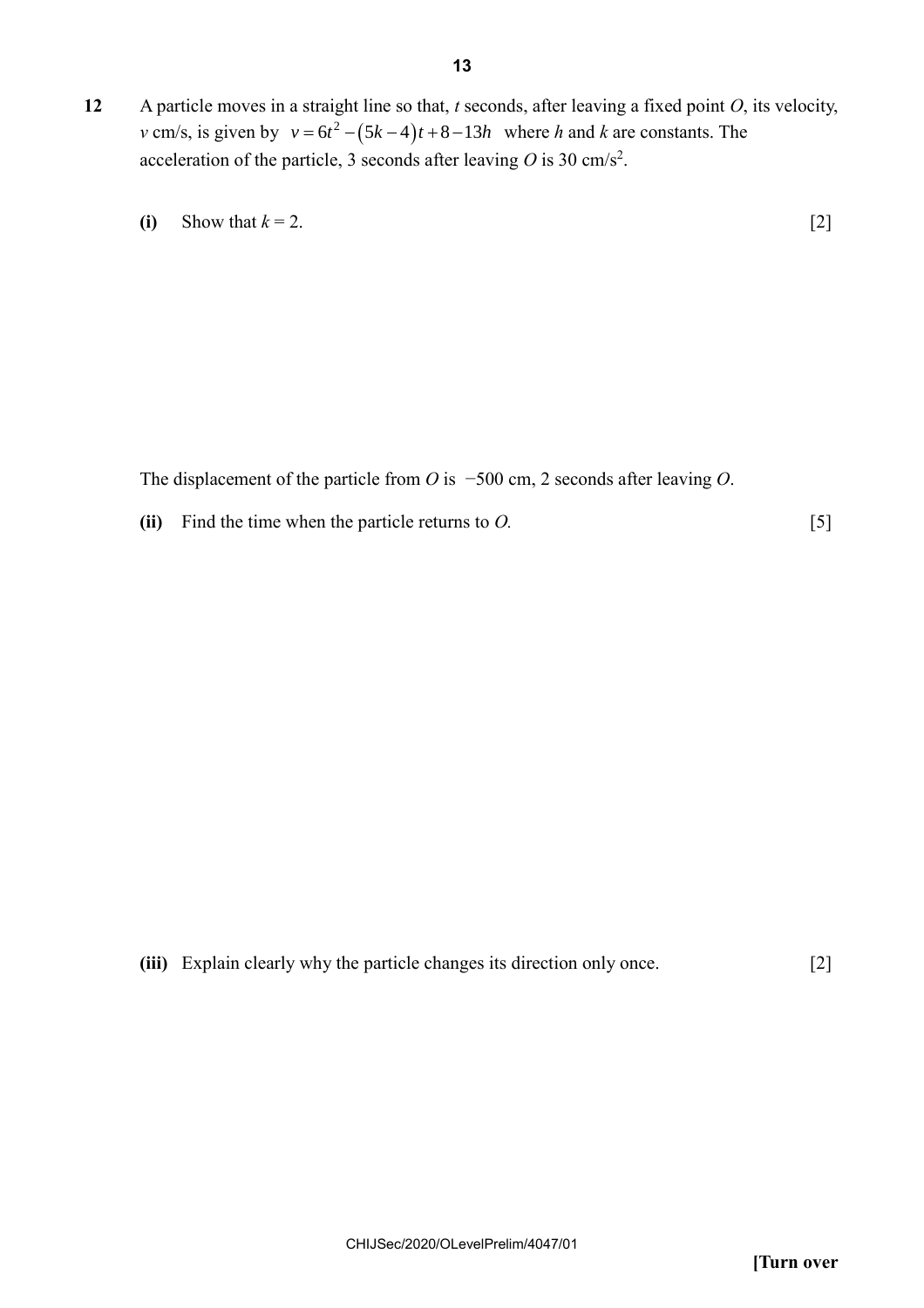

The diagram shows a circular mosaic tile of radius *r* cm and centre *O*. The design consists of two triangles *OAB* and *OCD.* Angle  $AOB$  = angle  $OCD = \theta$  radians.

(i) Show that the total area,  $A \text{ cm}^2$ , of triangles *OAB* and *OCD* is given by  $A = \frac{1}{2}r^2(\sin\theta + \sin 2\theta)$  $A = \frac{1}{2}r^2(\sin\theta + \sin 2\theta).$  [3]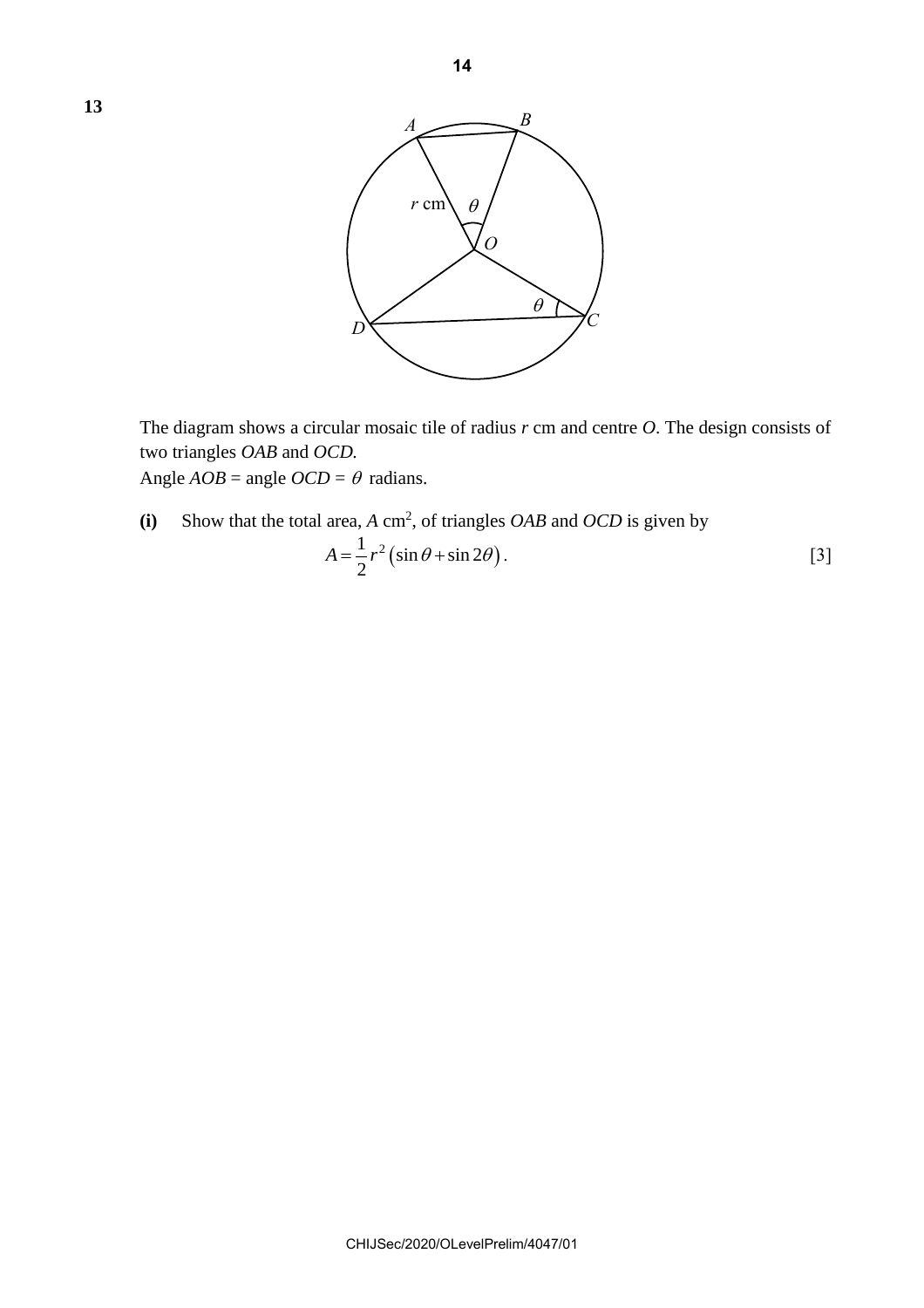(ii) Given that  $\theta$  can vary, find the value of  $\theta$  for which *A* is a maximum. [5] (You are not required to show that *A* is a maximum)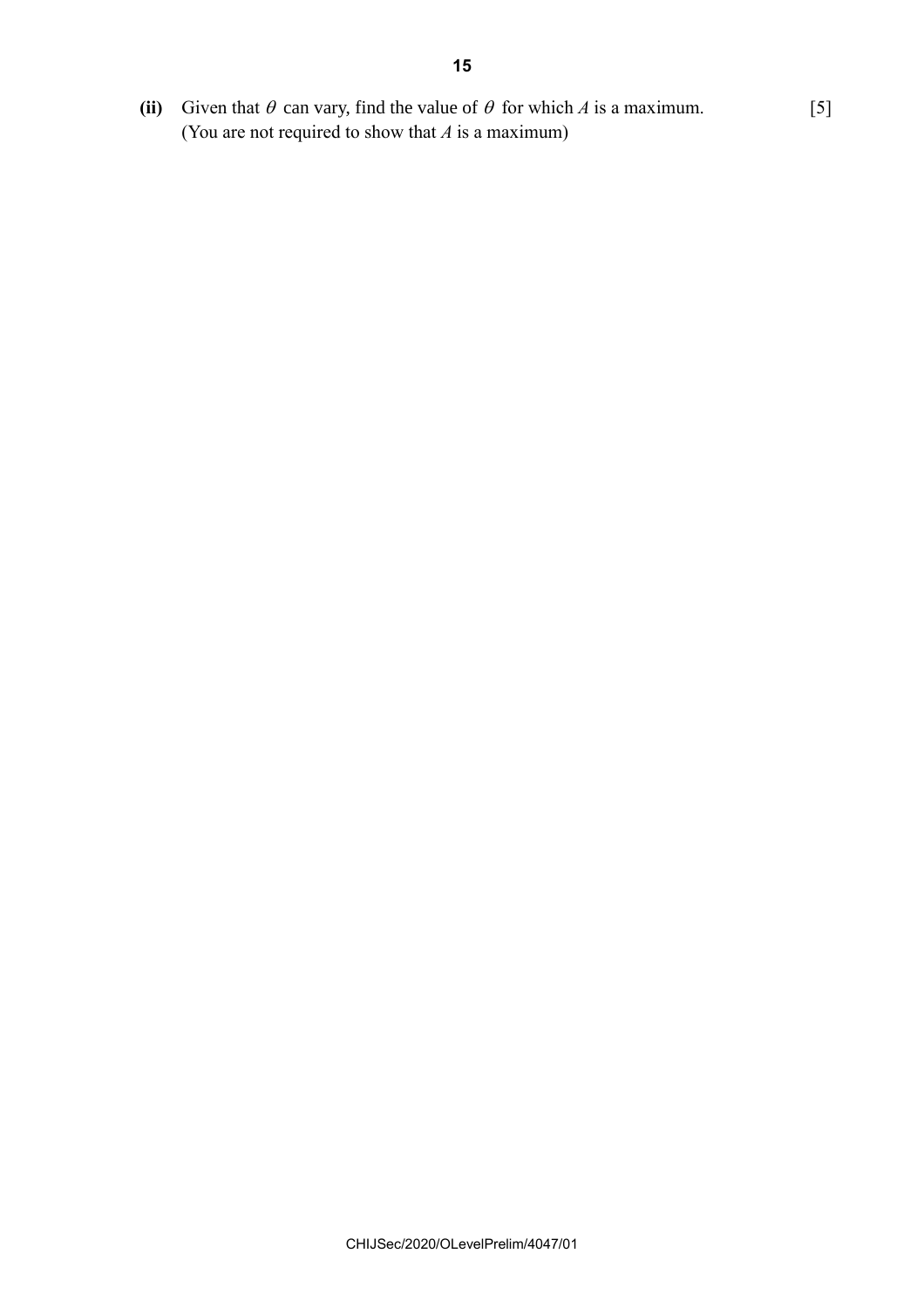| No.            | <b>Answers</b>                                       | No.   | <b>Answers</b>                                                                                                                                               |  |
|----------------|------------------------------------------------------|-------|--------------------------------------------------------------------------------------------------------------------------------------------------------------|--|
| $\mathbf{1}$   | f'(x) = $\frac{-19}{(2x-3)^2}$ : Decreasing Function |       | p > 2                                                                                                                                                        |  |
|                |                                                      |       | $b^2-4ac > 32$ Since $b^2-4ac$ is always<br>positive for all real values of $k$ , the line<br>will intersect the curve at 2 distinct pts.<br>$a = 3$ $b = 6$ |  |
| $\overline{2}$ | $m = 0.0405$                                         |       |                                                                                                                                                              |  |
| 3i             | $b=(a+2)^2+1$                                        |       |                                                                                                                                                              |  |
|                |                                                      |       |                                                                                                                                                              |  |
| 4i             | $\frac{dy}{dx} = \frac{3k(x+1)}{\sqrt{2x+3}}$        | 11i   | $t = \frac{3\pi}{4}$                                                                                                                                         |  |
|                |                                                      | 11ii  | $\left(\frac{27\pi}{8}-9\right)$ units <sup>2</sup>                                                                                                          |  |
| 4ii            | $k=\frac{3}{4}$                                      |       | 12 seconds                                                                                                                                                   |  |
| 5i             | P(0, 7)                                              | 12iii | When $v = 0$ , $t = 7$ or $t = -6$ (reject)                                                                                                                  |  |
| 5ii            | $2y = -3x+1$                                         |       | Since the particle is at instantaneous rest<br>when $t = 7$ , the particle changes its                                                                       |  |
| 6ii            | $x = 45^{\circ}, 114.3^{\circ}, 155.7^{\circ}$       |       | direction only once.                                                                                                                                         |  |
| 7ii            | $x = \frac{17}{3}$ or $x = -7$                       | 13ii  |                                                                                                                                                              |  |
|                |                                                      |       | $\theta$ = 0.936 rad                                                                                                                                         |  |
| 7iii           | $m \geq 5$                                           |       |                                                                                                                                                              |  |

## **Answers 4E/5N Prelim 2020 AMath Paper 1**



**16**